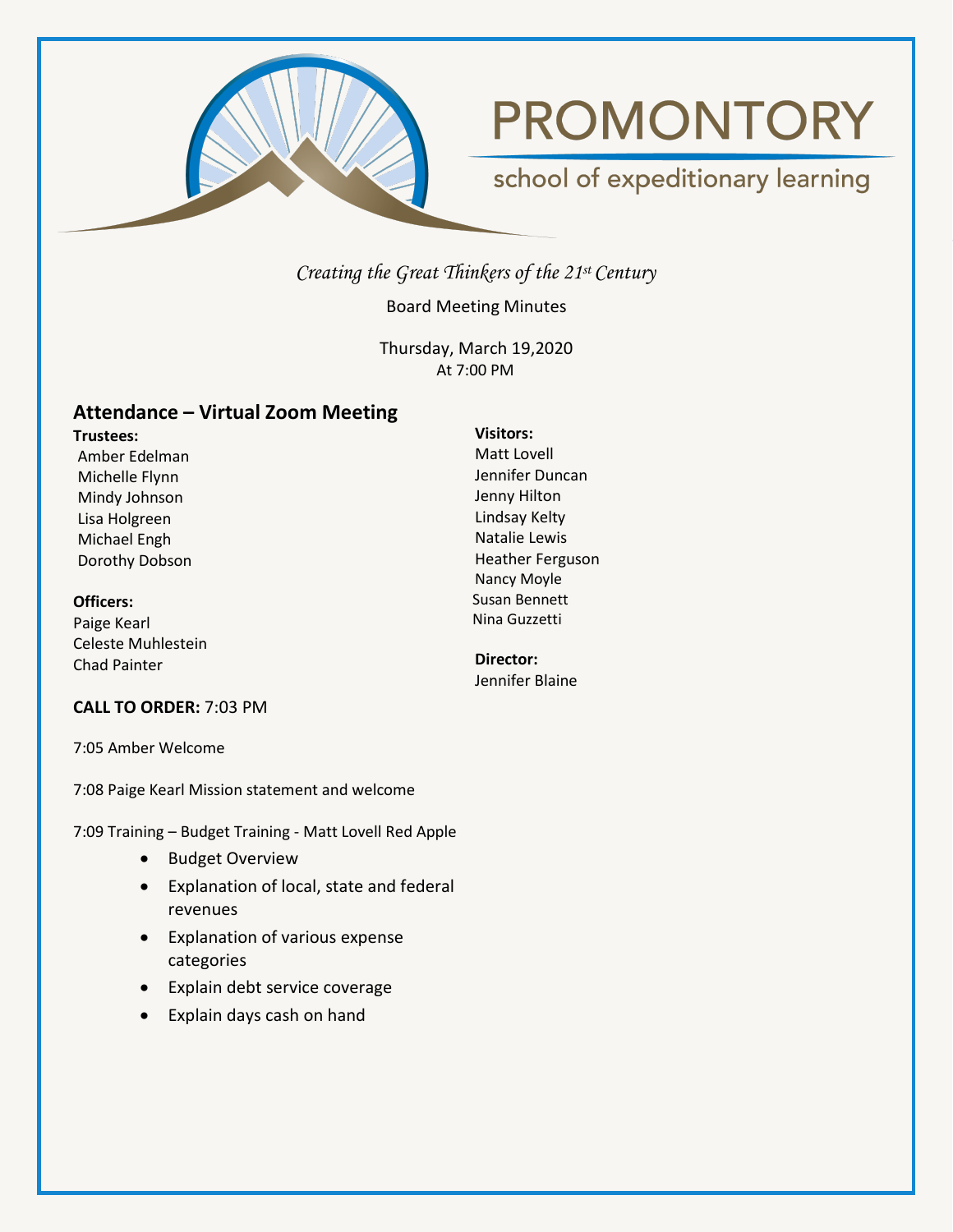#### **7:32 PM – ACTION: Approve Minutes**

- Feb 20, 2020 will vote on these next month
- Feb 4, 2020 minutes Mindy motions to approve, Michelle seconds
	- o Dorothy: aye
	- o Michael: aye
	- o Mindy: aye
	- o Michelle: aye
	- o Lisa: aye
	- o Minutes approved
- Feb 13, 2020 minutes Michelle motions to approve, Dorothy seconds
	- o Dorothy: aye
	- o Michael: aye
	- o Mindy: aye
	- o Michelle: aye
	- o Lisa: aye
	- o Minutes approved
- Feb 17, 2020 minutes Lisa motions to approve, Michael seconds
	- o Dorothy: aye
	- o Michael: aye
	- o Mindy: aye
	- o Michelle: aye
	- o Lisa: aye
	- o Minutes approved

#### **7:36 Public Comment**

No Public Comment

#### **Business Items:** 7:38 PM

- Spring Retreat Date Will be virtual; 9 people said they could participate on Tuesday, April 28, 2020
	- $\circ$  Amber will reach out to Erin Preston to see if she can participate to train that day
- Committees 7:40 Amber has reached out/will reach out to let you know if you are the leader of the committee; please give any questions to Amber or Mindy
	- $\circ$  Need for several more committees need to include governance, academic; can be made up of parents and teachers as well as board members
	- o Dorothy, Chad and Danielle volunteer for academic committee; will make sure we are in compliance with the state and monitor our academics
	- o Governance committee Amber, Mindy, Celeste, Michelle, Michael
	- $\circ$  Policy committee Add Amber and Mindy to policy committee
	- o Great thinkers add Danielle and Mindy
	- o Safety committee Chad, Paige, Celeste
- Truss Update
	- o Brett Ormbsy delivered lumber and will be repairing trusses soon
- **Policies** 
	- $\circ$  Staff to Student Conduct Policy: will be sent via email for review; vote on next month
	- o Professional Code of Ethics: will go in employee handbook; will be sent via email for review to be voted on next month.
	- $\circ$  Internet Safety Policy Nancy will update via email for vote next month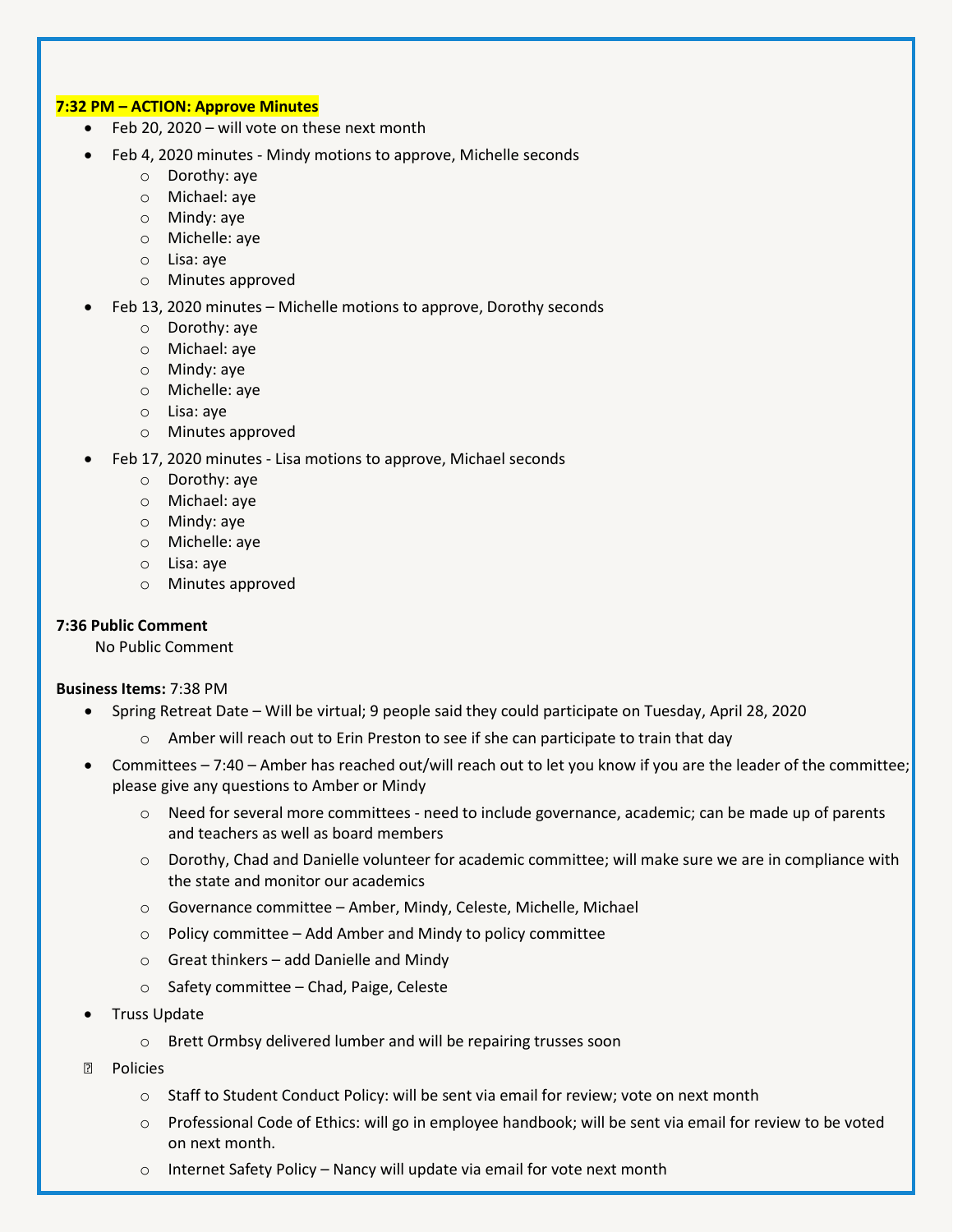$\circ$  Procedure to Review Complaints – pertains to internal complaints; needs further work

#### (*Matt and Susan Bennett leave)*

- $\circ$  Nepotism Policy does not need to be changed; is on school website now
- o Will discuss Great Thinkers and Structures policy in the future

#### 8:07 COVID 19**:** Jennifer Blaine

- Reports that we are following Bear River Health Department guidelines
- Cleaning staff doing extra cleaning
- Explains details of soft closure still doing lunches and packet pick-ups

#### 8:15 Fall Expeditions:

- Jennifer sent links for board members to read through
- Remember when approving expeditions, we are looking for specific items listed in the Structures Policy like Compelling topic, kick off, great thinkers, experts, fieldwork, etc.
- All but 7/8 refugee expedition are repeats that have been fine-tuned
- Board members very impressed with all of the plans; will vote in April

#### *(Natalie Lewis leaves)*

#### 8:25 ACTION: School Calendar Revision

- Was approved last month but was brought to board's attention that Venture's approved calendar matches Box Elder's spring break. It is proposed that we match that schedule by taking two days off of spring break and add the two days back to Christmas break. Easier for families if we are on the same as Venture and Box Elder.
- Lisa motions to approve calendar revision starting winter break with 1/2 day on December 18<sup>th</sup> and going through January 1,2021. Spring break will be March 29-April 2, 2020. policy, Michael seconds
	- o Dorothy: aye
	- o Michael: aye
	- o Mindy: aye
	- o Michelle: aye
	- o Lisa: aye
	- o Calendar adjustment approved

#### 8:29 ACTION: Board Member Positions

- Michael moves to remove Ricky Loveland as Trustee of Board; Lisa Seconds
	- o Dorothy: aye
	- o Michael: aye
	- o Mindy: aye
	- o Michelle: aye
	- o Lisa: aye
	- o Rickey removed as Trustee